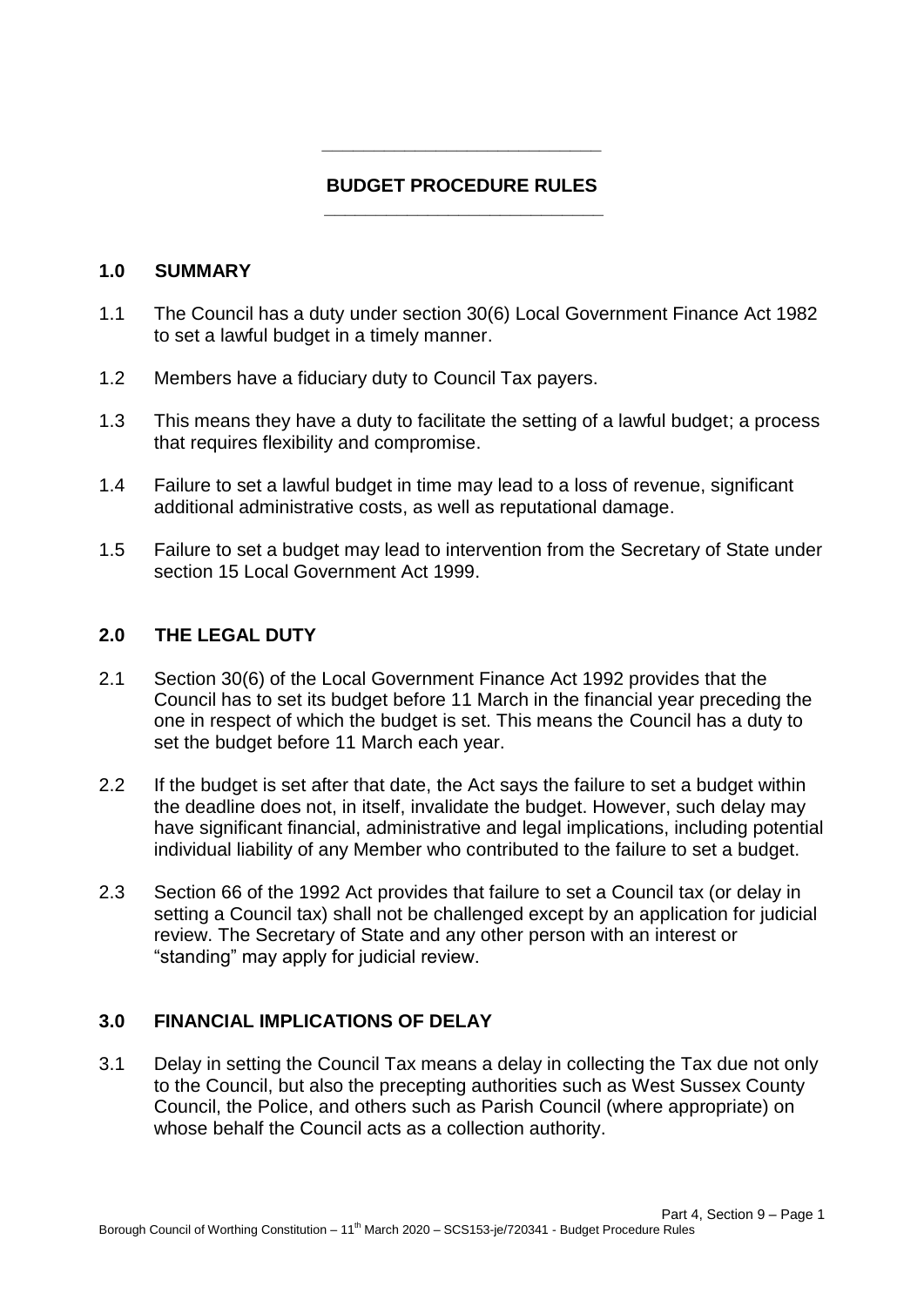- 3.2 The Council has a legal duty to provide a range of statutory services (such as refuse collection, homelessness prevention etc.) and is not absolved from its duty because of the late setting of the Tax. It also has to pay the monies due to the precepting authorities whether or not it collects any Council Tax.
- 3.3 Even if the Council sets the budget before the deadline but much later than the planned Budget Council Meeting, there is still likely to be some disruption to the administrative arrangements relating to the collection of Council Tax (such as printing, posting, delivery of demands) that have cost implication.

# **4.0 DUTY TO TAKE ADVICE OF THE CHIEF FINANCIAL OFFICER**

- 4.1 Sections 25 to 29 of the Local Government Act 2003 impose duties on the Council in relation to how it sets and monitors its budget. These provisions require the Council to make prudent allowance for the risk and uncertainties in its budget and regularly monitor its finances during the year. The legislation leaves discretion to the Council about the allowances to be made and action to be taken.
- 4.2 Section 25 also requires the Council's Chief Financial Officer to make a report to Full Council when it is considering its budget and Council Tax. The report must deal with the robustness of the estimates and the adequacy of the reserves allowed for in the budget proposals, so Members will have authoritative advice available to them when they make their decisions on the Executive's budget proposals and any alternative proposals.
- 4.3 The section, and the Council's Constitution, requires Members to have regard to the report in making their decisions. Any decision that ignores this professional advice, including the implications of delay, is potentially challengeable.

# **5.0 THE BUDGET FRAMEWORK**

5.1 The Council will be responsible for the adoption of its budget, as set out in Article 4 of the Constitution. Once a budget is in place, it will be the responsibility of the Executive to implement it.

# **6.0 ANNUAL PROCESS FOR SETTING THE BUDGET**

The process by which the budget shall be set is as follows:

- 6.1 The Budget Strategy for the forthcoming year is considered and agreed by the Council in July each year.
- 6.2 In December each year detailed financial proposals to meet that Budget Strategy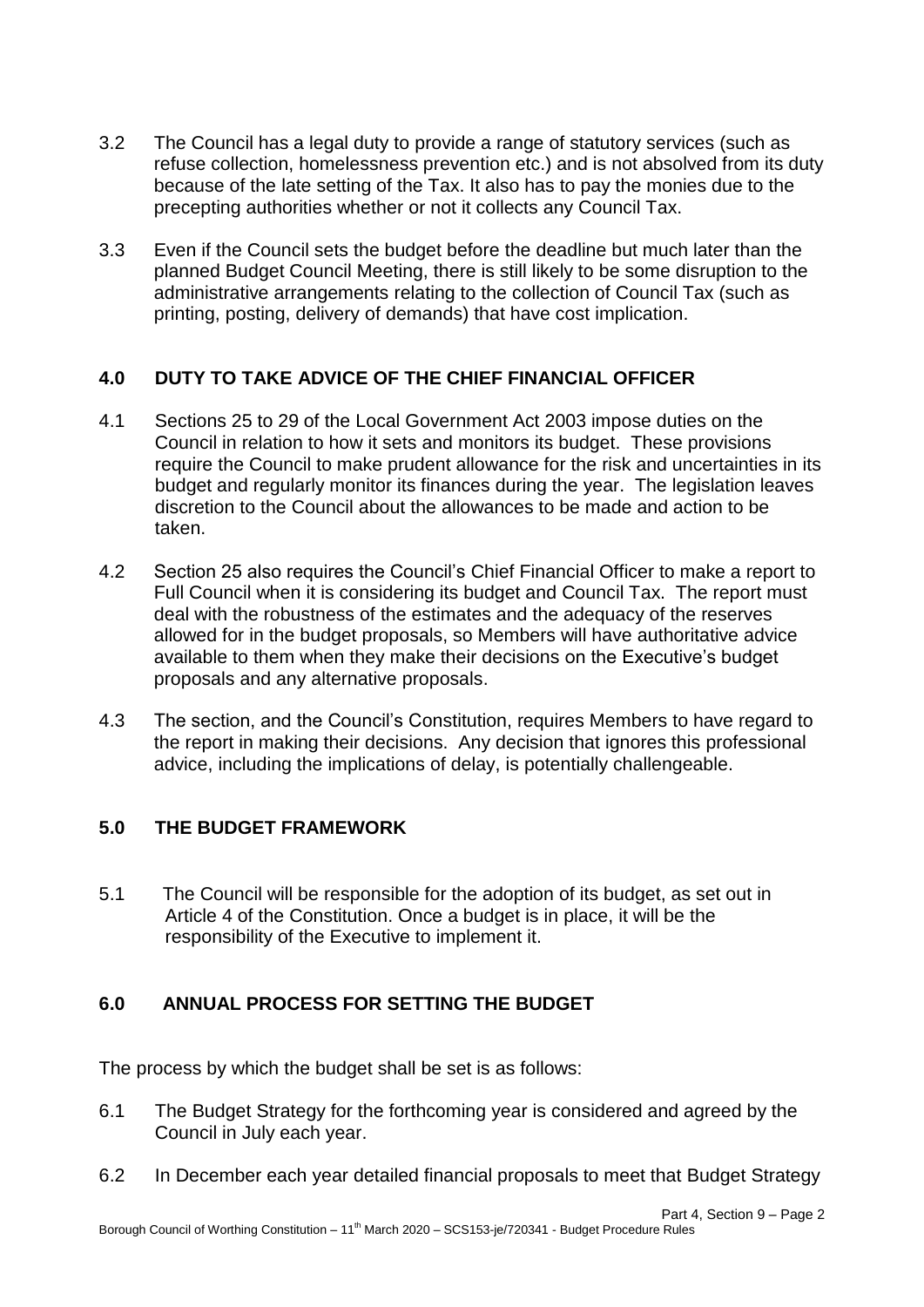for the forthcoming year are considered by Joint Strategic Committee, after having being considered by the Council's Joint Overview and Scrutiny Committee by way of consultation.

- 6.3 These proposals are fed, by the Chief Financial Officer, into the draft budget proposals for the Council and the draft Budget Strategy is updated accordingly.
- 6.4 In January each year the Joint Strategic Committee will meet to consider the draft budget for the joint services of the Council, which it wishes to provide jointly with Adur District Council. The decisions in relation to joint services are then used to produce the revenue estimates and draft budget proposals for Worthing Borough Council which will be considered by a meeting of the Executive in early February.
- 6.5 The meeting of the Executive will recommend a draft budget to the Council, and level of Council Tax. The Proper Officer (Director for Communities) will then refer them, at the earliest opportunity, to the Council for decision.
- 6.6 The Executive meeting held to determine the Executive's budget proposals to Council must be held a minimum of 12 working days prior to the Council meeting being held to consider the budget for the Council

### **7.0 THE BUDGET SETTING COUNCIL MEETING**

- 7.1 The Executive's proposals will be presented to the Council under cover of a report from the Chief Financial Officer, together with a budget pack and professional financial advice upon the proposal.
- 7.2 The Council will be asked to agree to suspend Council Procedure Rules for the meeting, where they conflict with these Budget Procedure Rules, to allow these Budget Procedure Rules to prevail.
- 7.3 The Council Budget Setting Meeting will be held in February of each year to set the budget for the forthcoming year. At the Council Budget Setting Meeting the Executive submits to the Council for its consideration in relation to the following financial year:
	- (a) Estimates of the amounts to be aggregated in making a calculation (whether originally or by way of substitute) in accordance with any of sections 32 to 37 or 43 to 49, of the Local Government Finance Act 1992;
	- (b) Estimates of other amounts to be used for the purposes of such a calculation;
	- (c) Estimates of such a calculation; or
	- (d) Amounts required to be stated in a precept under Chapter IV of Part I of the Local Government Finance Act 1992.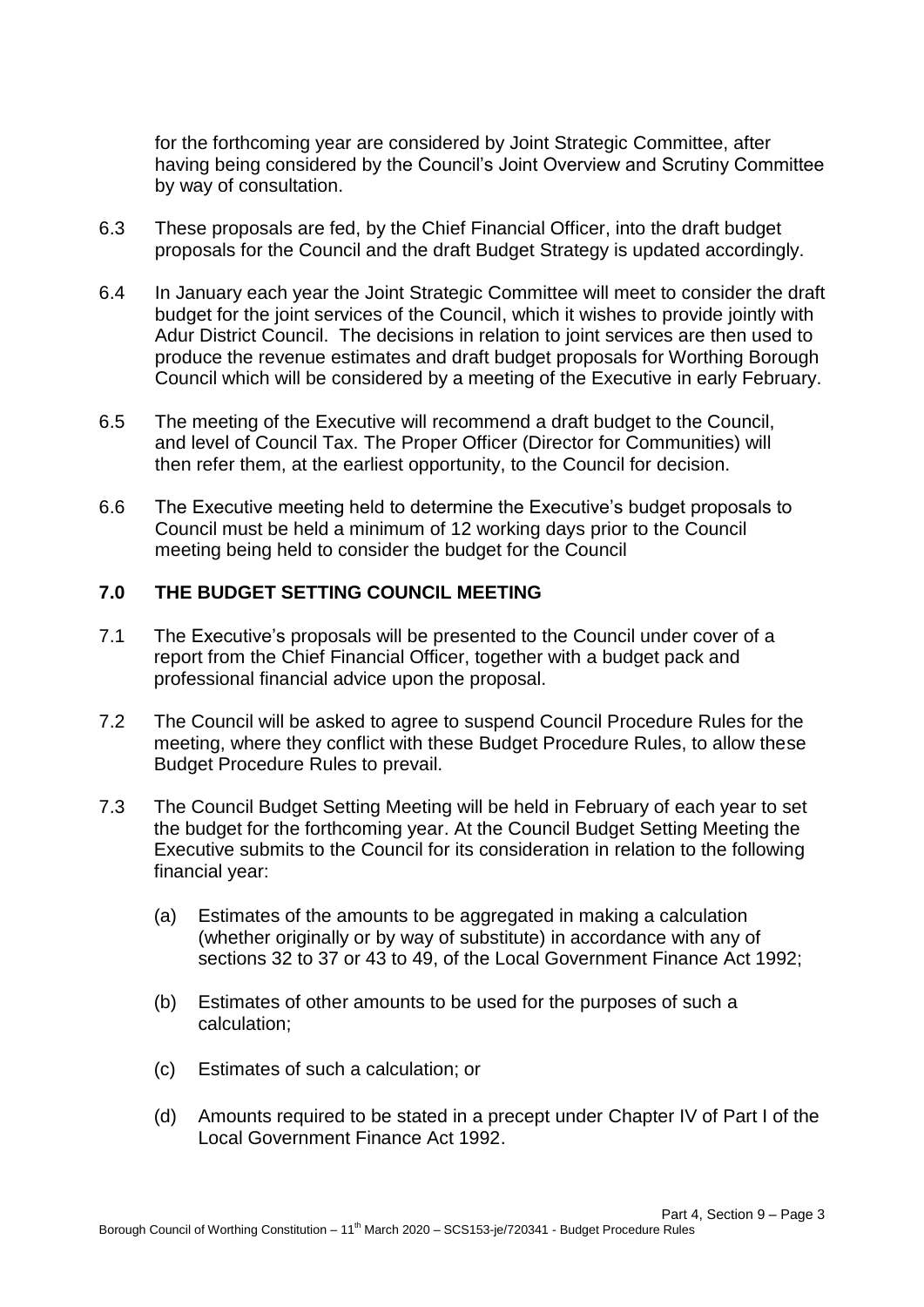- 7.4 The Executive will propose its recommendations relating to the above matters to the Council, which if seconded, will be debated by Full Council, in accordance with the provisions below and voted upon.
- 7.5 The Council may:
	- (a) Adopt the Executive's proposals; or
	- (b) Amend them in accordance with the provisions set out below; or
	- (c) Refer them back to the Executive for further consideration.

Budget proposals can only be submitted to the Council by the Executive; others can propose amendments to the Executive's proposals. The decision, on any amendment to the budget and on the budget, (as amended, if applicable), will be made by way of a recorded vote in accordance with Council Procedure Rule 24 and statutory requirements of the Local Authorities (Standing Orders) (England) (Amendment) Regulations 2014. The Leader must confirm that he/she accepts the budget as agreed by Council or it has to be resubmitted to Council with the Executive's revised proposals, causing an inevitable delay.

- 7.6 If the Council accepts the recommendation of the Executive without amendment, the Council may make a decision which has immediate effect. Otherwise, it may only make an in-principle decision, and the Leader's verbal confirmation will be sought at the meeting that the Leader accepts the budget as agreed by the Council.
- 7.7 The decision will be publicised in accordance with Article 4 and a copy shall be given to the Leader.
- 7.8 Any Elected Member may put forward any amendments to the Executive's budget proposal, to the Council. However Members should not put forward proposals that would mean setting an unlawful budget and they must take Officer advice to ensure their proposals are in order. To this end any proposed amendments must be evaluated by the Chief Financial Officer, or an Officer appointed by her for the purpose, to determine the service, financial and legal implications of implementing the amended proposals. The amended proposals are required to be submitted to the Chief Financial Officer, via the Democratic Services Manager by email to democratic.services@adur-worthing.gov.uk, by no later than 12 noon 10 clear working days before the Council Budget Setting Meeting, excluding the date of the meeting itself.

Any proposed amendment to any matter on the Council Meeting Agenda, other than the budget, which would have, or would be likely to have, a significant effect on the Executive's proposed budget, must also be submitted to the Chief Finance Officer by no later than 12 noon 10 clear working days before the Council Budget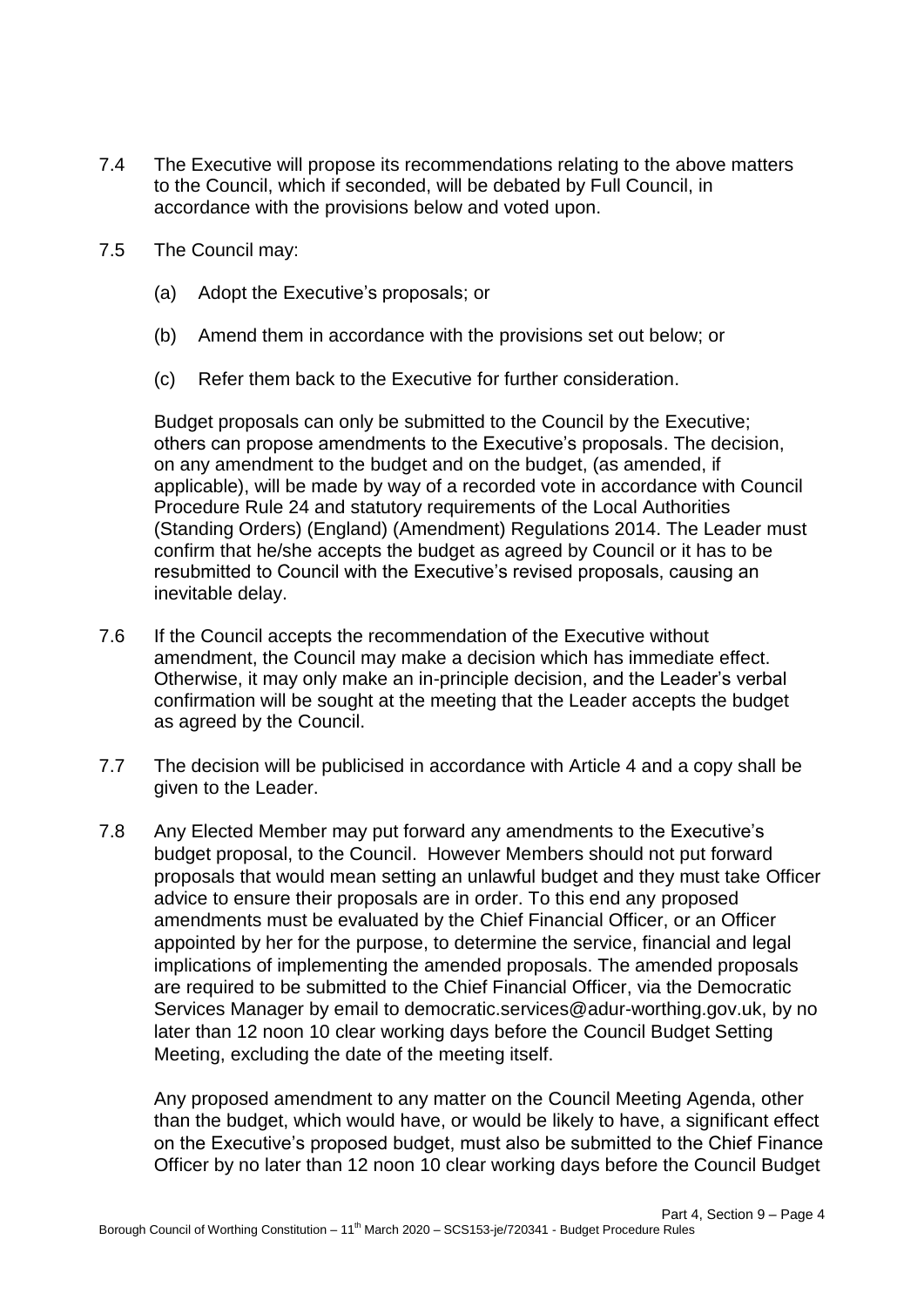Setting Meeting, excluding the date of the meeting itself.

- 7.9 The amended proposals, once received by the Chief Financial Officer, will be held confidentially and not shared with other political parties, by the Finance Officers involved, with the exception that any amendments received for an Elected Member who is part of a Group will be shared with the relevant Group Leader. All amended proposals will be considered by Finance Officers by no later than 12 noon 5 clear working days before the day of the Council meeting, excluding the day of the meeting itself. Finance Officers will confirm the legality and impact of all proposed amendments. Any that in the Chief Financial Officer's opinion are unlawful shall be rejected. The Chief Financial Officer will then share all amended proposals, together with Finance sign off and comments, with the Chief Executive, Monitoring Officer and Director for Digital and Resources, by 5pm 5 clear working days before the day of the Council meeting, excluding the day of the meeting itself.
- 7.10 All proposed amendments will be shared with all Elected Members, by email, by the Chief Financial Officer by 12 noon 3 clear working days before the Council meeting, excluding the day of the meeting itself.
- 7.11 Following a period for negotiation, any minor amendments to proposed amendments, will be allowed up to 9am on the day of the meeting, provided they do not have substantial impact and are agreed with the Chief Financial Officer. By noon on the day of the Council meeting Democratic Services Officers will circulate copies of all remaining proposed amendments to all Members of the Council, by email, in case any have been withdrawn. At the Council meeting, the Mayor will refuse to accept any proposals for amendment that have not been through the above process, and signed off as being lawful proposals by the Council's Finance Officers. Further, at the Council meeting, the Mayor will refuse to accept any amendments to amendments that have correctly been through the above procedure.
- 7.12 At the Council Budget Setting Meeting the Executive will propose their budget, with the Leader of the Council having an unlimited time for his speech. The proposal will need to be seconded and the Member seconding has 5 minutes available for this purpose, or where proposed amendments have been circulated, 10 minutes. The seconder may speak at the time of seconding or reserve their speech for later on in the debate.
- 7.13 The Leader of the next largest Group on the Council will have the right to speak first on the Executive's proposal and may propose any amendment which has been signed off by the Chief Financial Officer, and has 15 minutes maximum for their speech. The proposal will need to be seconded and the Member seconding the amendment has 10 minutes for this purpose and may make their speech at the time of seconding or reserve it for later in the debate on this amendment.
- 7.14 The Leader of the next largest Group will have the right to speak next on the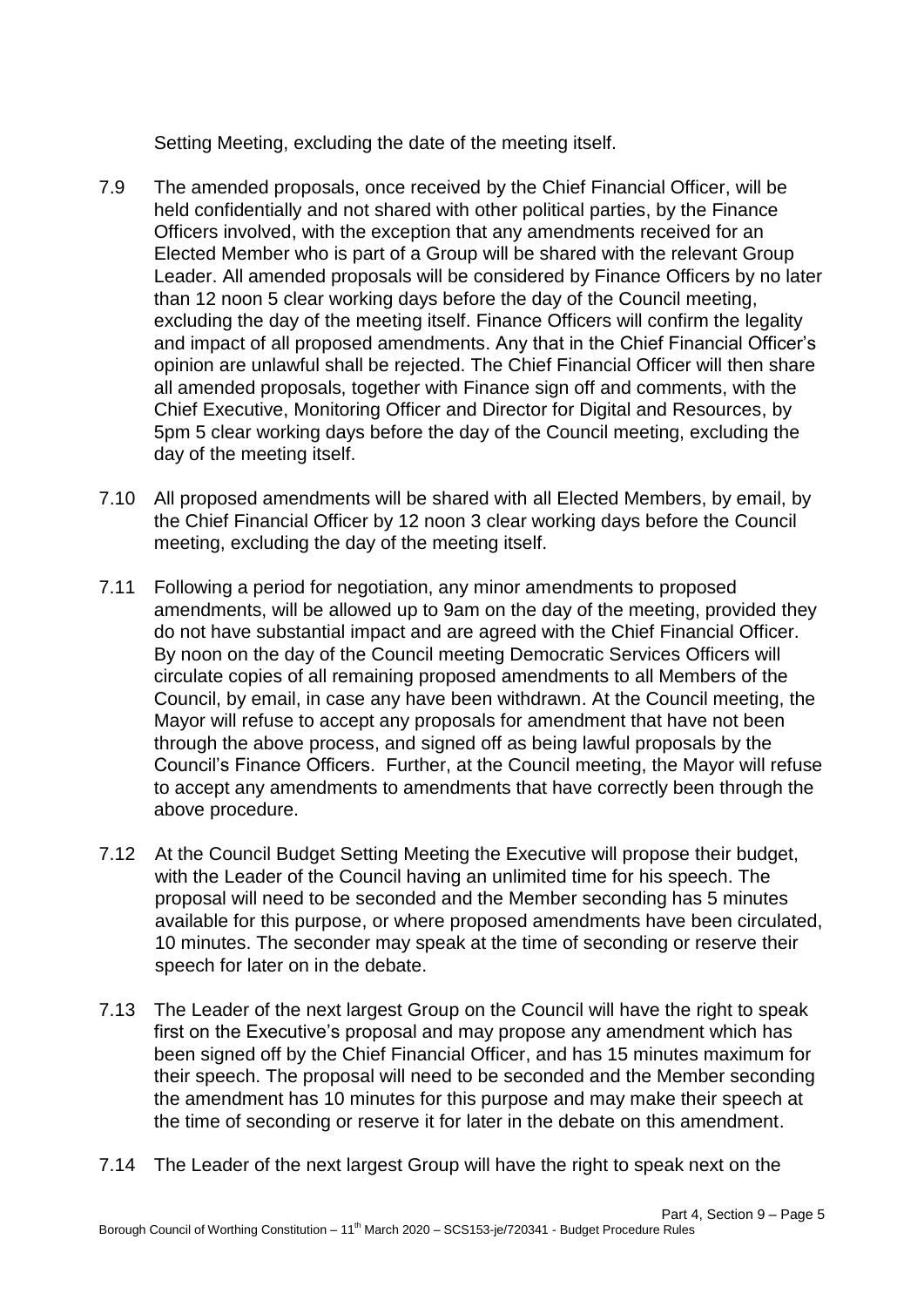earlier proposals put before Council, and may have 15 minutes to propose their own amendment, provided it has been signed off by the Chief Financial Officer, which shall need to be seconded with the seconder having a maximum of 10 minutes for this purpose and the right to reserve their speech until later in the debate.

- 7.15 This process continues until the Leader of each Group and all Members who are not in a Group have had the opportunity to speak, and the budget and all proposed amendments have been proposed and seconded.
- 7.16 The matter, being both the Executive's proposed and seconded budget and all amendments that have been proposed and seconded, is then open to one full debate from all Members of the Council. Each Member may speak only once on this item, other than the Executive Leader, and any Group Leader or Member not in a Group who has submitted an amendment, who has a right of reply. Each speaker, other than as set out above, has a maximum of 5 minutes to speak where it is only the Executive's proposed budget under consideration, or 10 minutes where amendments have also been proposed and seconded.

The debate is managed by the Mayor who has control of the debate and may use his or her discretion to ensure the effective, efficient, fair and orderly conduct of the business. The Mayor's interpretation of these procedure rules and their application will be final.

7.17 At the end of the debate if any Member seconding a proposal (the substantive proposal or a proposed amendment) has reserved their seconder's speech to later in the debate, their speeches, of a maximum of 10 minutes where there are amendments, or otherwise 5 minutes, will be taken in the reverse order in which the motions were proposed and seconded.

When the debate has concluded the Leader of the Council, as the proposer of the substantive motion, and any Group Leader or Member not in a Group who has proposed an amendment, will have a right of reply. Each speaker will be taken in the reverse order in which the motions were proposed and seconded, with the Leader of the Council having the last right of reply on behalf of the Executive. Any speaker with a right of reply has up to 10 minutes to respond.

- 7.18 When the debate has concluded, the Mayor will if he/she thinks fit, sum up the debate before putting the amendments to the vote. In doing so he/she may request the Chief Financial Officer to draw the attention of the meeting to any relevant factors.
- 7.19 The Mayor will then put the amendments to the vote in the order of the amendments proposed by the largest Opposition Group Leader first, followed by the next largest etc. Each amendment will be voted on in turn, with a recorded vote being taken, and administered by the Democratic Services Officer, on each amendment.